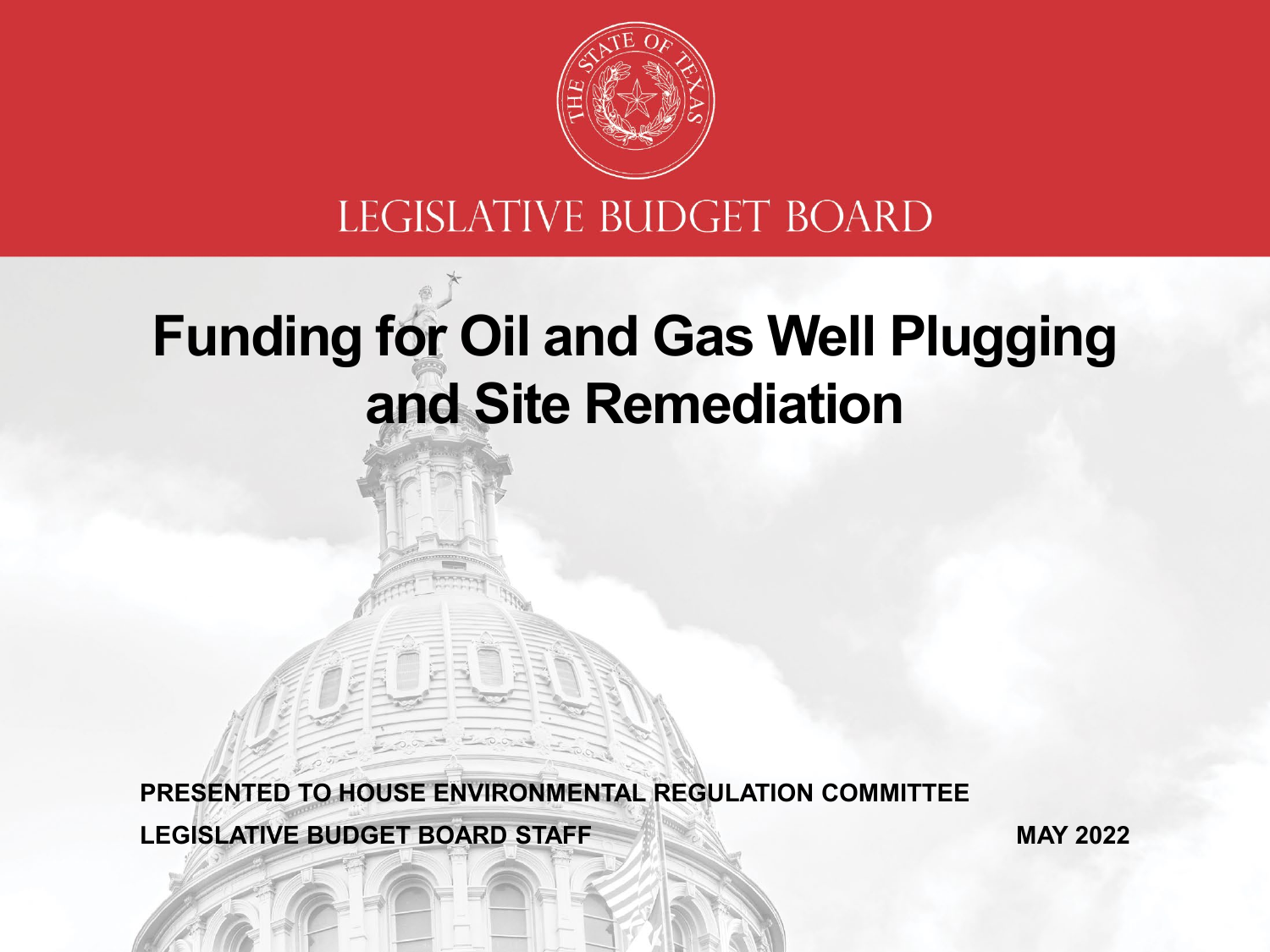### **Statement of Interim Charge**

3. Review recent passage of the Bipartisan Infrastructure Law (Infrastructure Investment and Jobs Act, Public Law No. 117-58), specifically funds that may bolster efforts to clean up polluted sites and plug wells and how federal funds can be used to complement state efforts on well plugging and pollution clean-up.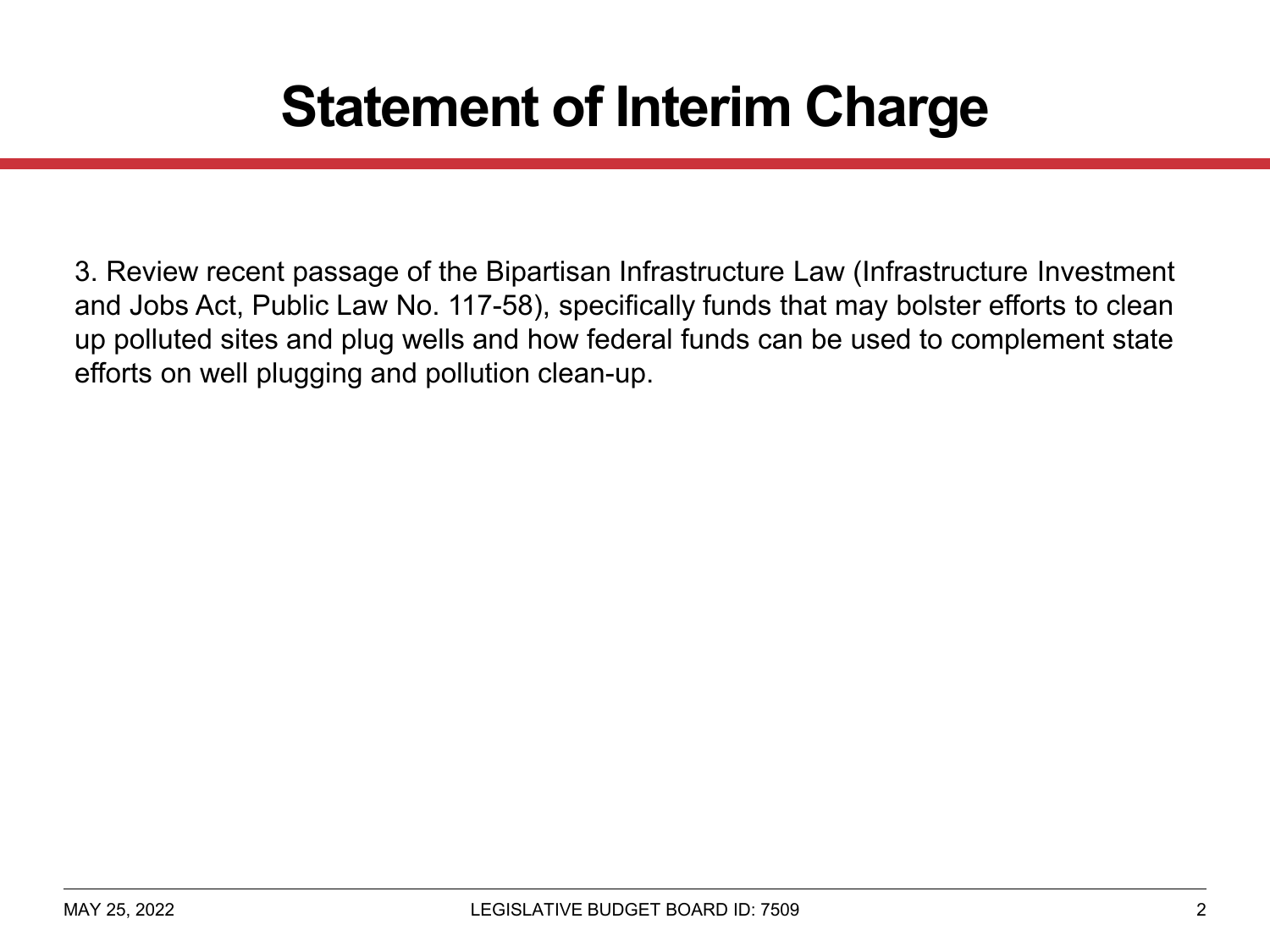### **Statutory Authority**

Texas Natural Resources Code, Section 91.113, *Investigation, Assessment, or Cleanup by Commission*

(a) If oil and gas wastes or other substances or materials regulated by the commission under Section 91.101 are causing or are likely to cause the pollution of surface or subsurface water, the commission, through its employees or agents, may use money in the oil and gas regulation cleanup fund to conduct a site investigation or environmental assessment or control or clean up the oil and gas wastes or other substances or materials if:

- (1) the responsible person has failed or refused to control or clean up the oil and gas wastes or other substances or materials after notice and opportunity for hearing;
- (2) the responsible person is unknown, cannot be found, or has no assets with which to control or clean up the oil and gas wastes or other substances or materials; or
- (3) the oil and gas wastes or other substances or materials are causing the pollution of surface or subsurface water.

(b) For purposes of this section, "responsible person" means any operator or other person required by law, rules adopted by the commission, or a valid order of the commission to control or clean up the oil and gas wastes or other substances or materials.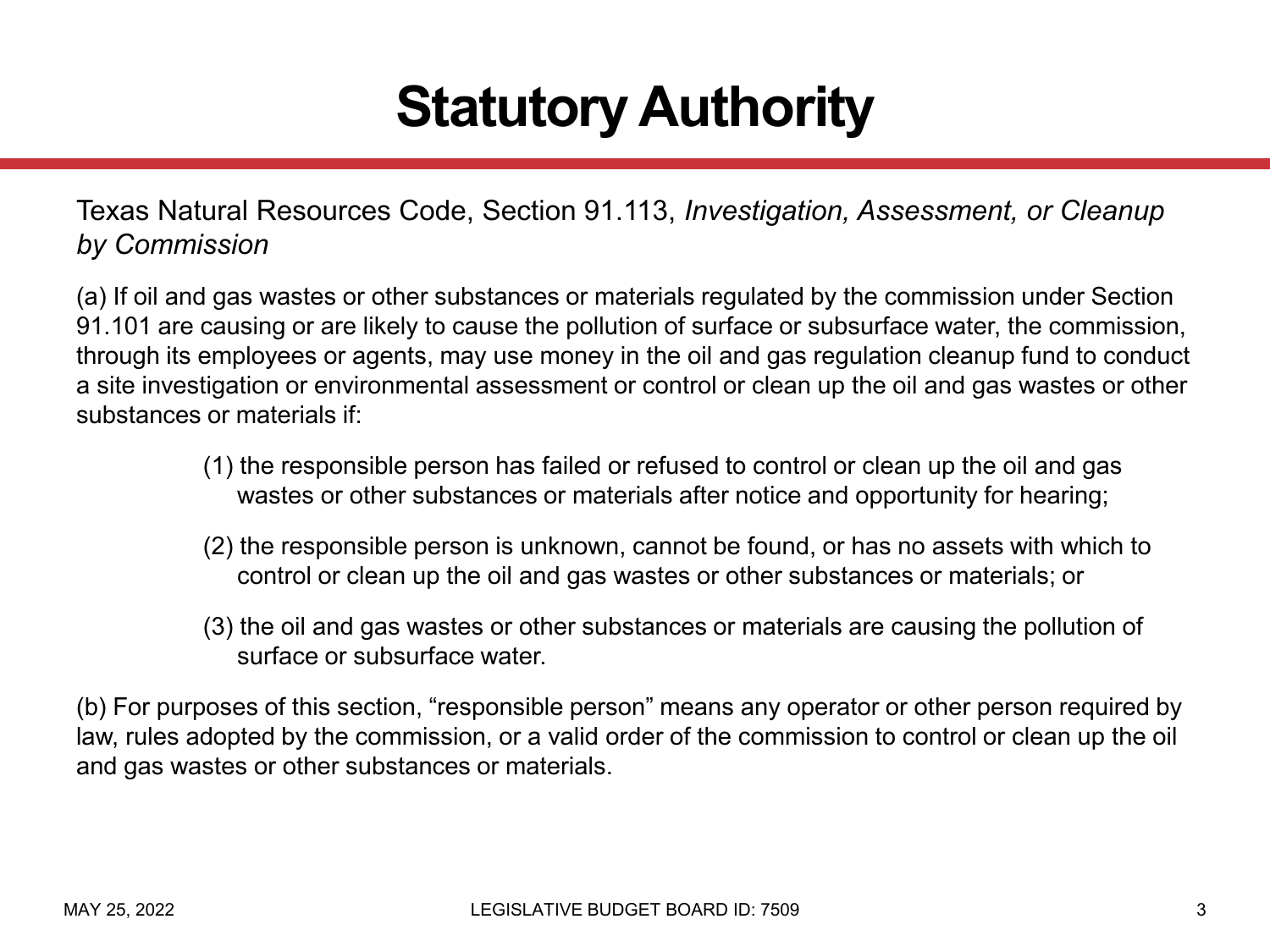# **2022–23 Appropriations**

Railroad Commission of Texas (RRC) appropriations for oil and gas well plugging and site remediation total **\$137.1 million in All Funds** for the 2022–23 biennium.

Although appropriations primarily are funded with General Revenue and General Revenue–Dedicated Oil and Gas Regulation and Cleanup Account No. 5155 (GR–D Account No. 5155) funds, they also include Federal Funds totaling \$0.1 million in EPA State and Tribal Brownfields Response Program grants in both fiscal years and \$25.0 million in fiscal year 2023 from the Infrastructure Investment and Jobs Act of 2021.

| <b>Method of Finance</b><br>(in millions) | <b>Fiscal Year</b><br>2022 | <b>Fiscal Year</b><br>2023 | $2022 - 23$<br><b>Total</b> | $\frac{0}{0}$<br><b>Total</b> |
|-------------------------------------------|----------------------------|----------------------------|-----------------------------|-------------------------------|
| <b>General Revenue</b>                    | \$24.5                     | \$24.3                     | \$48.8                      | 35.6%                         |
| GR-D Account No. 5155                     | \$31.4                     | \$31.7                     | \$63.1                      | 46.0%                         |
| <b>Federal Funds</b>                      | \$0.1                      | \$25.1                     | \$25.2                      | 18.4%                         |
| Total                                     | \$56.0                     | \$81.1                     | \$137.1                     | 100.0%                        |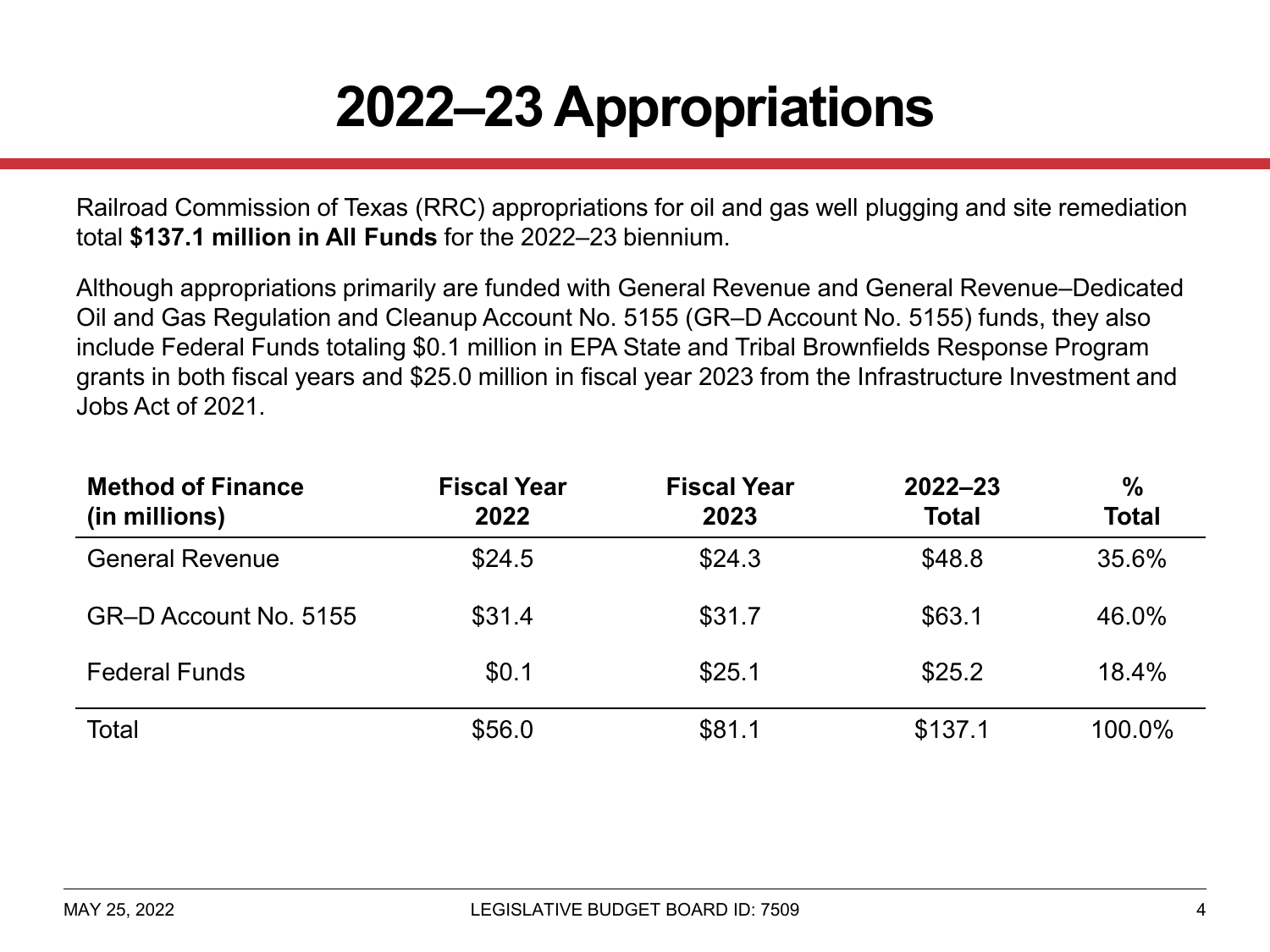#### **Oil and Gas Well Plugging and Site Remediation Appropriations Fiscal Years 2016–2023**



NOTE: RRC was notified in January 2022 that it will receive \$25.0 million in Federal Funds in initial grant funding from the Infrastructure Investment and Jobs Act in fiscal year 2023 for well plugging. SOURCE: Legislative Budget Board

MAY 25, 2022 LEGISLATIVE BUDGET BOARD ID: 7509 5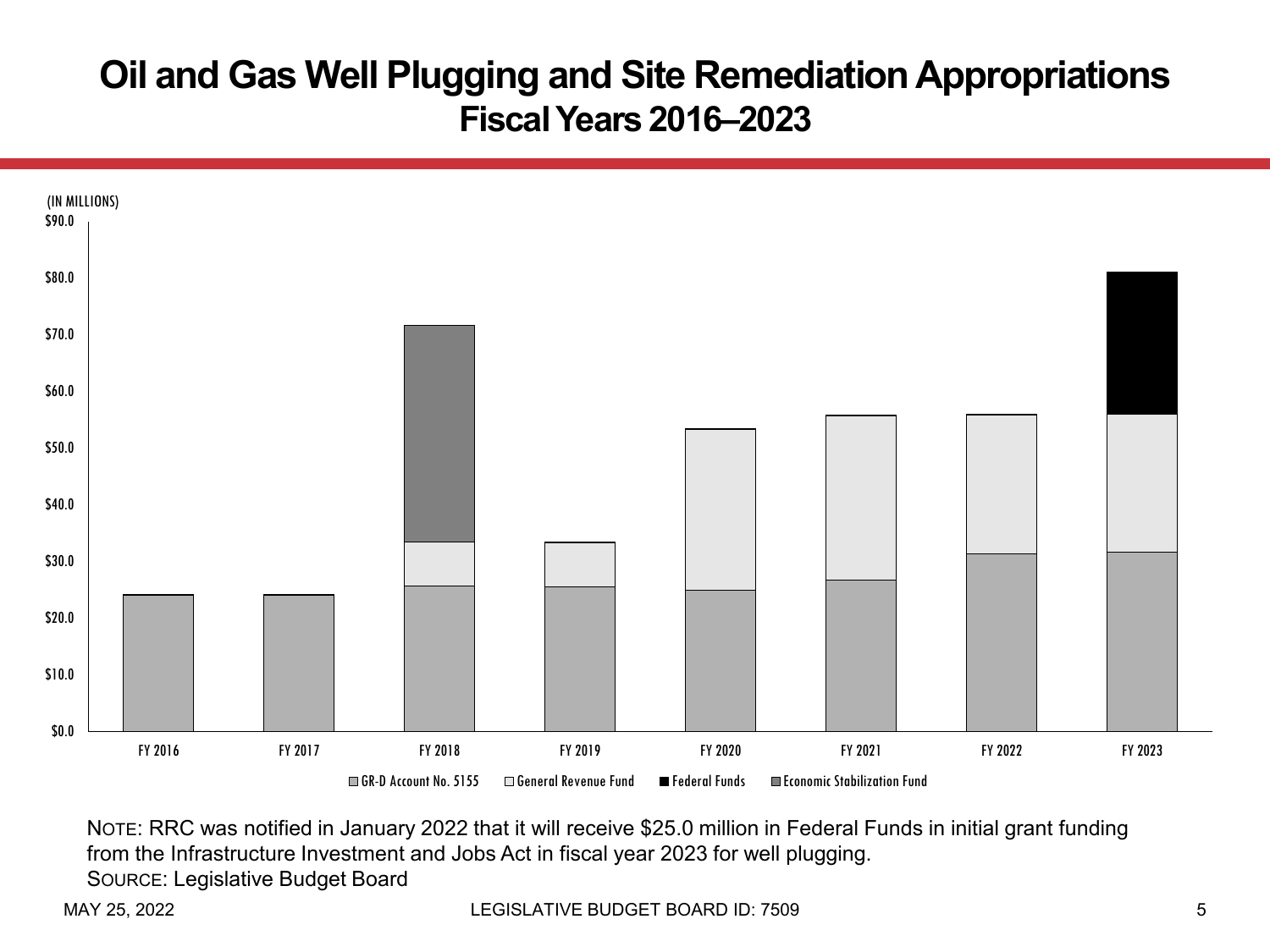#### **Key Performance Measures Fiscal Years 2016–2023**

|                                                                                                                                                  | 2016<br><b>Actual</b> | 2017<br><b>Actual</b> | 2018<br><b>Actual</b> | 2019<br><b>Actual</b> | 2020<br><b>Actual</b> | 2021<br><b>Actual</b> | 2022<br><b>Target</b> | 2023<br>Target |
|--------------------------------------------------------------------------------------------------------------------------------------------------|-----------------------|-----------------------|-----------------------|-----------------------|-----------------------|-----------------------|-----------------------|----------------|
| Number of Abandoned<br><b>Pollution Sites</b><br>Investigated, Assessed, or<br><b>Cleaned Up with State-</b><br><b>Managed Funds</b>             | 241                   | 218                   | 288                   | 415                   | 258                   | 275                   | 200                   | 200            |
| <b>Number of Orphaned</b><br><b>Wells Plugged with State-</b><br><b>Managed Funds</b>                                                            | 544                   | 918                   | 1,364                 | 1,710                 | 1,477                 | 1,453                 | 1,000                 | 1,000          |
| <b>Total Aggregate Plugging</b><br>Depth of Orphaned Wells<br><b>Plugged with State-</b><br><b>Managed Funds (in</b><br>millions of linear feet) | 1.0                   | 1.9                   | 3.4                   | 4.2                   | 3.2                   | 3.4                   | 2.0                   | 2.0            |

SOURCE: General Appropriations Acts, Article VI, Railroad Commission of Texas.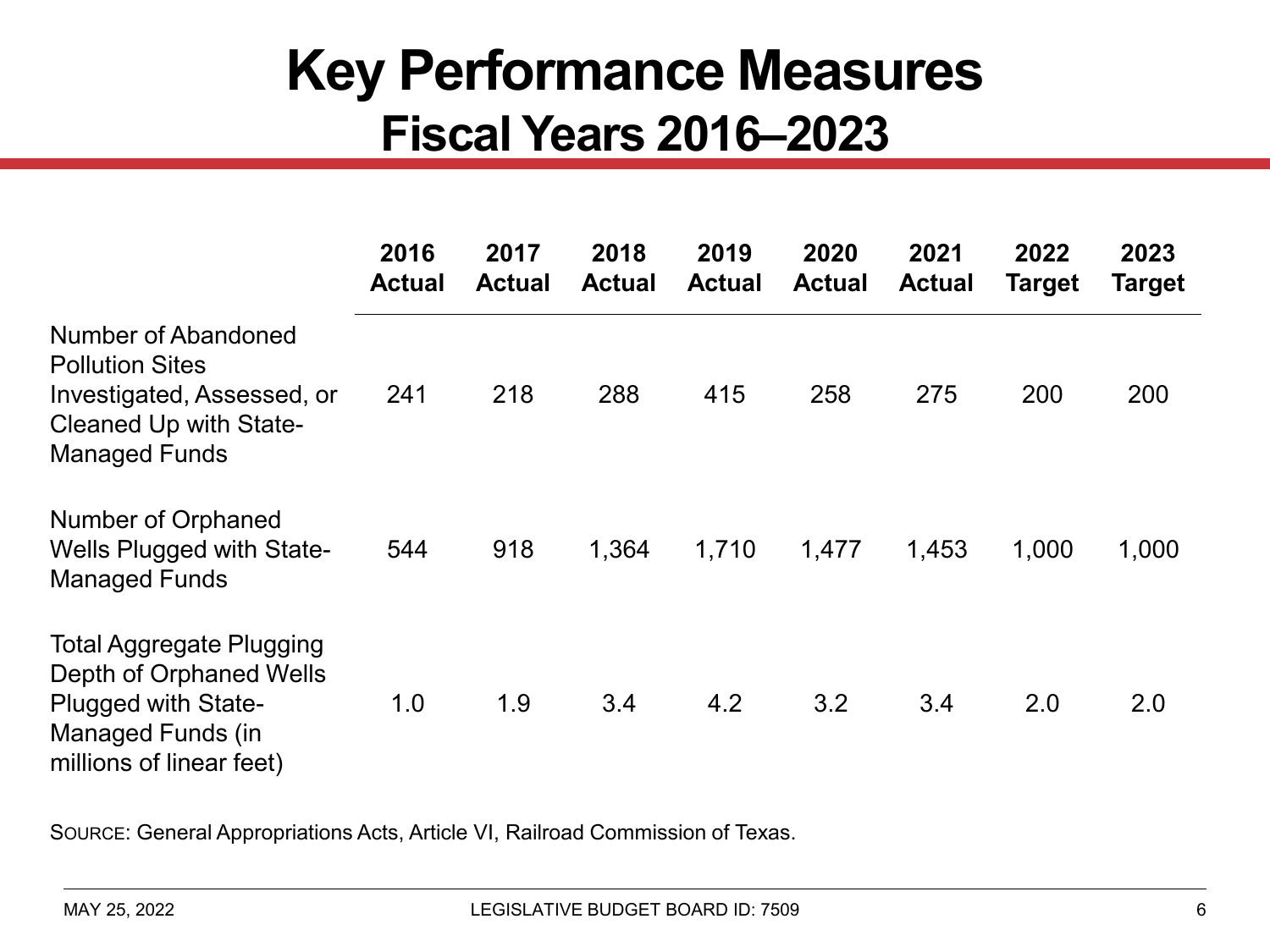## **Wells Plugged and Sites Cleaned Up**

RRC reports that 7,466 abandoned oil and gas wells were plugged and 1,695 abandoned oil and gas polluted site cleanup projects were completed between fiscal years 2016 and 2021.



Wells Plugged Oil and Gas Sites Cleaned Up

Note: Fiscal years 2022 and 2023 are performance measure target amounts Source: Railroad Commission of Texas.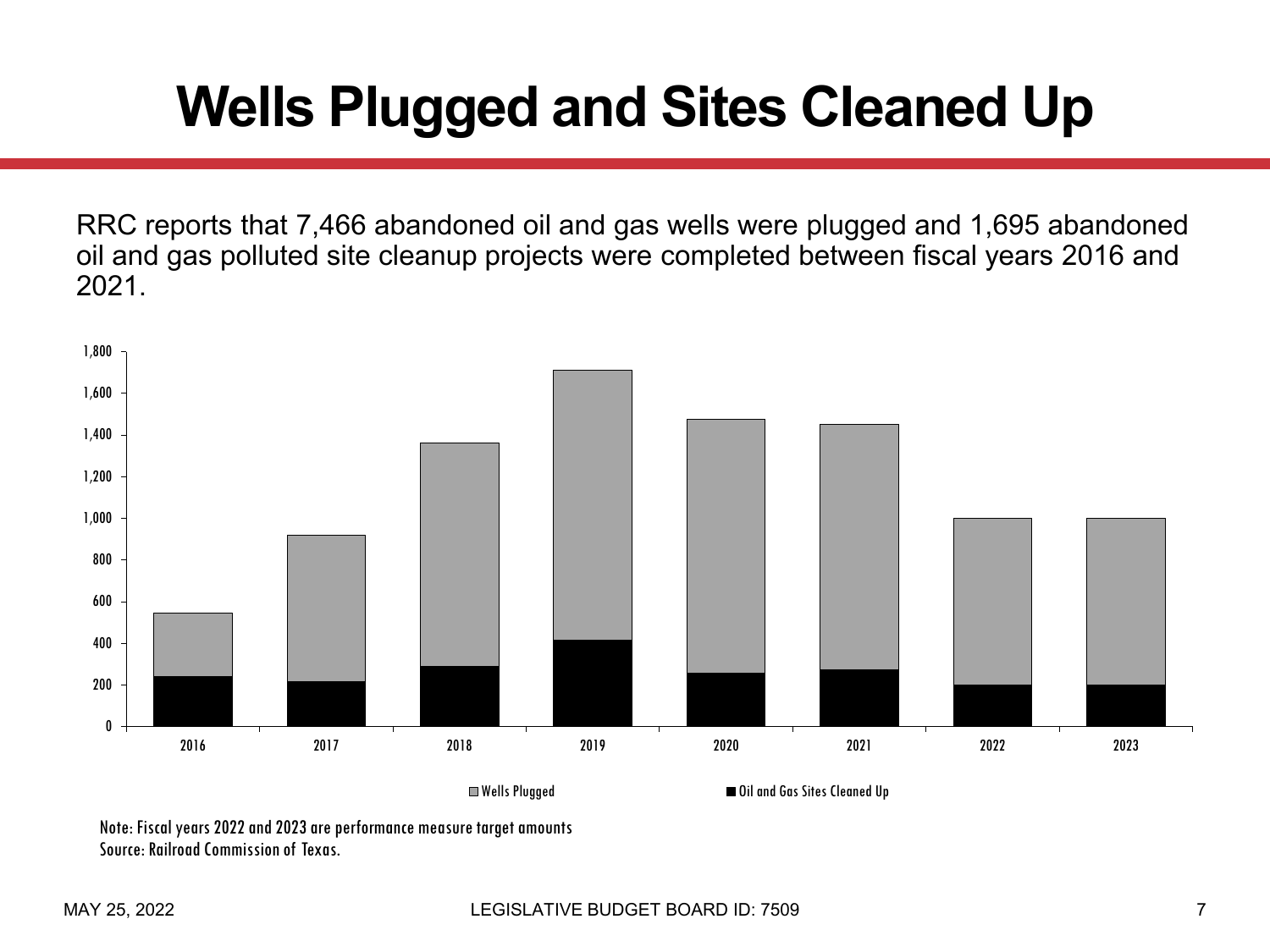### **Federal Funding**

#### EPA State and Tribal Brownfields Response Program

• \$0.1 million grant each fiscal year for brownfield cleanup efforts

#### Infrastructure Investment and Jobs Act (IIJA) of 2021

- Designated \$4.7 billion in grant funding to states for well plugging only
- RRC was awarded \$343.7 million in January 2022
- States have five to six years to expend or obligate the grant funds
- Funds will be made available in phases. Phase 1 totals \$107.6 million
	- An initial grant of \$25.0 million will be available in fiscal year 2023
	- The remaining \$82.6 million is anticipated to be available in fiscal year 2024